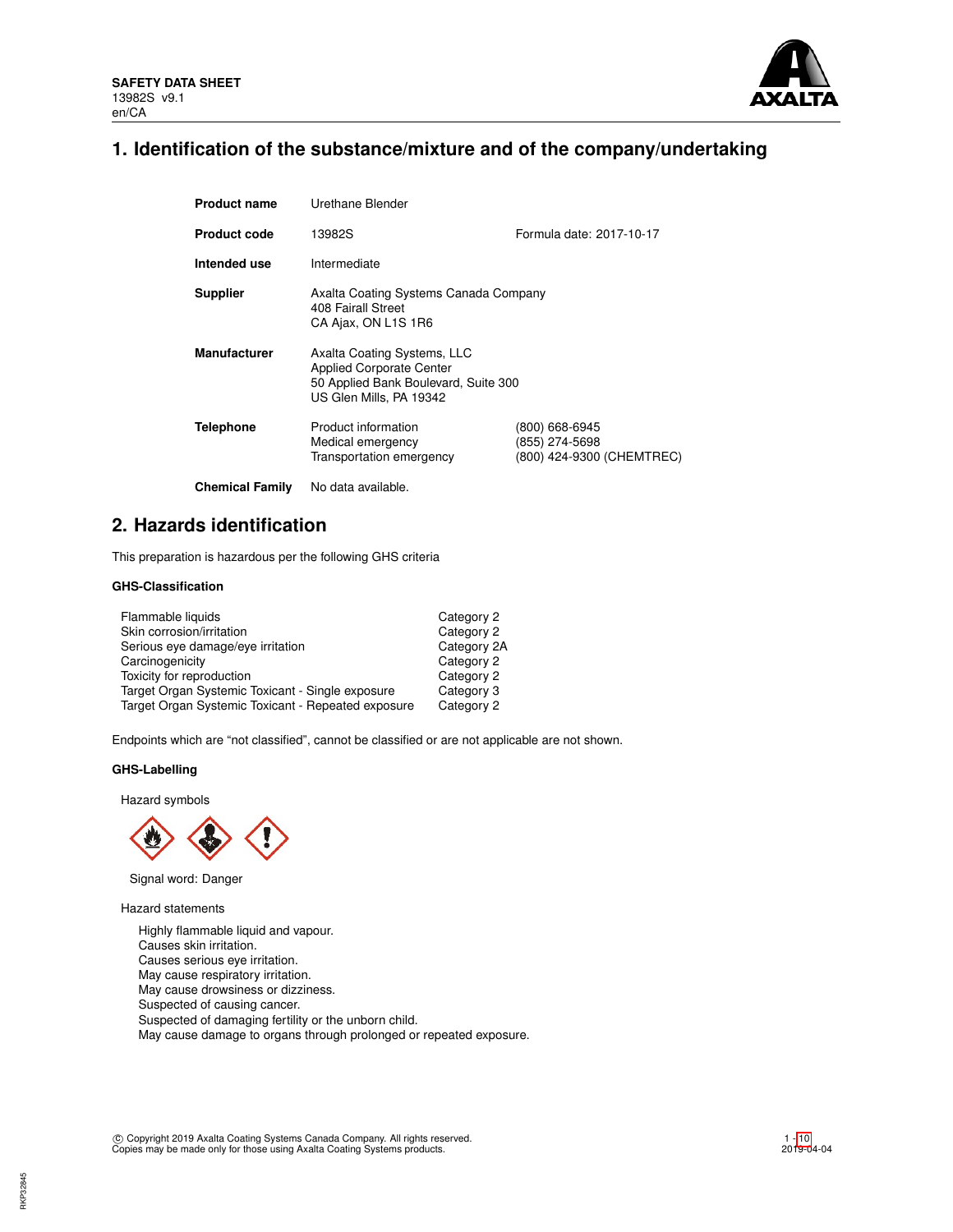

Precautionary statements

Obtain special instructions before use. Use explosion-proof electrical/ventilating/lighting equipment. Use only non-sparking tools. Do not breathe dust/ fume/ gas/ mist/ vapours/ spray. Use only outdoors or in a well-ventilated area. Wear protective gloves/protective clothing/eye protection/face protection. IF ON SKIN: Wash with plenty of soap and water. IF INHALED: Remove person to fresh air and keep comfortable for breathing. IF IN EYES: Rinse cautiously with water for several minutes. Remove contact lenses, if present and easy to do. Continue rinsing. Specific treatment (see supplemental first aid instructions on this label). If skin irritation occurs: Get medical advice/ attention. If eye irritation persists: Get medical advice/ attention. Store in a well-ventilated place. Keep container tightly closed. Store locked up. Dispose of contents/container in accordance with local regulations. Keep away from heat, hot surfaces, sparks, open flames and other ignition sources. No smoking. Ground and bond container and receiving equipment. Take action to prevent static discharges. IF ON SKIN (or hair): Take off immediately all contaminated clothing. Rinse skin with water or shower. Take off immediately all contaminated clothing and wash it before reuse.

## **Other hazards which do not result in classification**

Intentional misuse by deliberately concentrating and inhaling the contents may be harmful or fatal.

**The following percentage of the mixture consists of ingredient(s) with unknown acute toxicity:** 0 %

## **3. Composition/information on ingredients**

Mixture of synthetic resins and solvents

### **Components**

| CAS-No.        | Chemical name                             | Concentration |
|----------------|-------------------------------------------|---------------|
| $108 - 10 - 1$ | Methyl isobutyl ketone                    | 15.5%         |
| 67-63-0        | Isopropyl alcohol                         | $10 - 30%$    |
| 108-65-6       | Propylene glycol monomethyl ether acetate | $10 - 30%$    |
| 108-88-3       | Toluene                                   | $10 - 30%$    |
| 1330-20-7      | Xylene                                    | $7 - 13%$     |
| $100 - 41 - 4$ | Ethylbenzene                              | 3.2%          |
| $110 - 43 - 0$ | Methyl amyl ketone                        | $1 - 5%$      |
| 78-93-3        | Methyl ethyl ketone                       | $0.5 - 1.5%$  |

Actual concentration ranges withheld as a trade secret. Non-regulated ingredients 5 - 10%

## **4. First aid measures**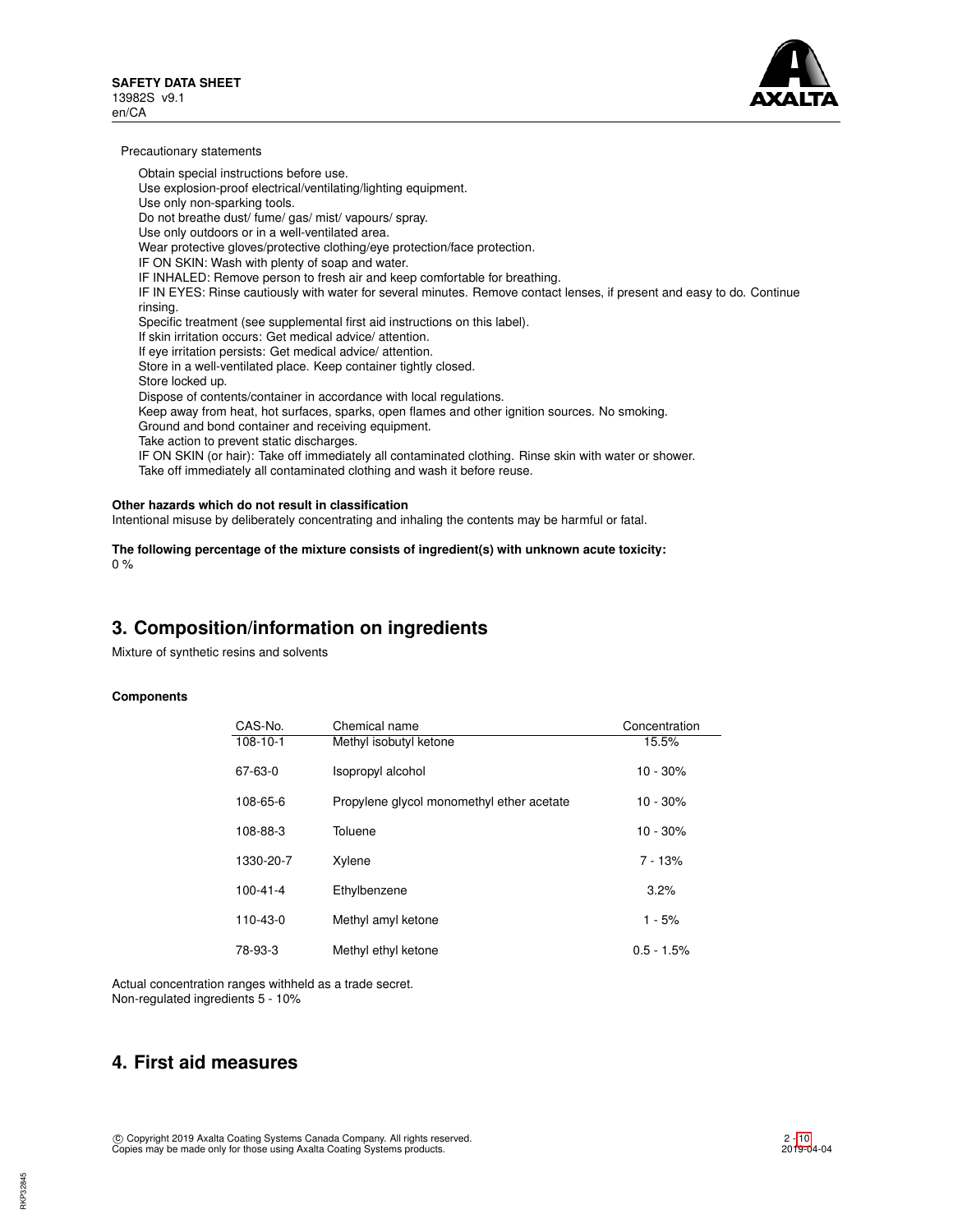

## **Eye contact**

Remove contact lenses. Irrigate copiously with clean, fresh water for at least 15 minutes, holding the eyelids apart. Seek medical advice.

#### **Skin contact**

Do NOT use solvents or thinners. Take off all contaminated clothing immediately. Wash skin thoroughly with soap and water or use recognized skin cleanser. If skin irritation persists, call a physician.

### **Inhalation**

Avoid inhalation of vapour or mist. Move to fresh air in case of accidental inhalation of vapours. If breathing is irregular or stopped, administer artificial respiration. If unconscious place in recovery position and seek medical advice. If symptoms persist, call a physician.

### **Ingestion**

If swallowed, seek medical advice immediately and show this safety data sheet (SDS) or product label. Do NOT induce vomiting. Keep at rest.

### **Most Important Symptoms/effects, acute and delayed**

#### **Inhalation**

May cause nose and throat irritation. May cause nervous system depression characterized by the following progressive steps: headache, dizziness, nausea, staggering gait, confusion, unconsciousness. Reports have associated repeated and prolonged overexposure to solvents with permanent brain and nervous system damage.

#### **Ingestion**

May result in gastrointestinal distress.

#### **Skin or eye contact**

May cause irritation or burning of the eyes. Repeated or prolonged liquid contact may cause skin irritation with discomfort and dermatitis.

#### **Indication of Immediate medical attention and special treatment needed if necessary**

No data available on the product. See section 3 and 11 for hazardous ingredients found in the product.

## **5. Firefighting measures**

### **Suitable extinguishing media**

Universal aqueous film-forming foam, Carbon dioxide (CO2), Dry chemical

### **Extinguishing media which shall not be used for safety reasons**

High volume water jet

## **Hazardous combustion products**

CO, CO2, smoke, and oxides of any heavy metals that are reported in "Composition, Information on Ingredients" section.

### **Fire and Explosion Hazards**

Flammable liquid. Vapor/air mixture will burn when an ignition source is present.

## **Special Protective Equipment and Fire Fighting Procedures**

Full protective flameproof clothing should be worn as appropriate. Wear self-contained breathing apparatus for firefighting if necessary. In the event of fire, cool tanks with water spray. Do not allow run-off from fire fighting to enter public sewer systems or public waterways.

## **6. Accidental release measures**

### **Procedures for cleaning up spills or leaks**

Ventilate area. Remove sources of ignition. Prevent skin and eye contact and breathing of vapor. Wear a properly fitted air-purifying respirator with organic vapor cartridges (NIOSH approved TC-23C), eye protection, gloves and protective clothing. Confine, remove with inert absorbent, and dispose of properly.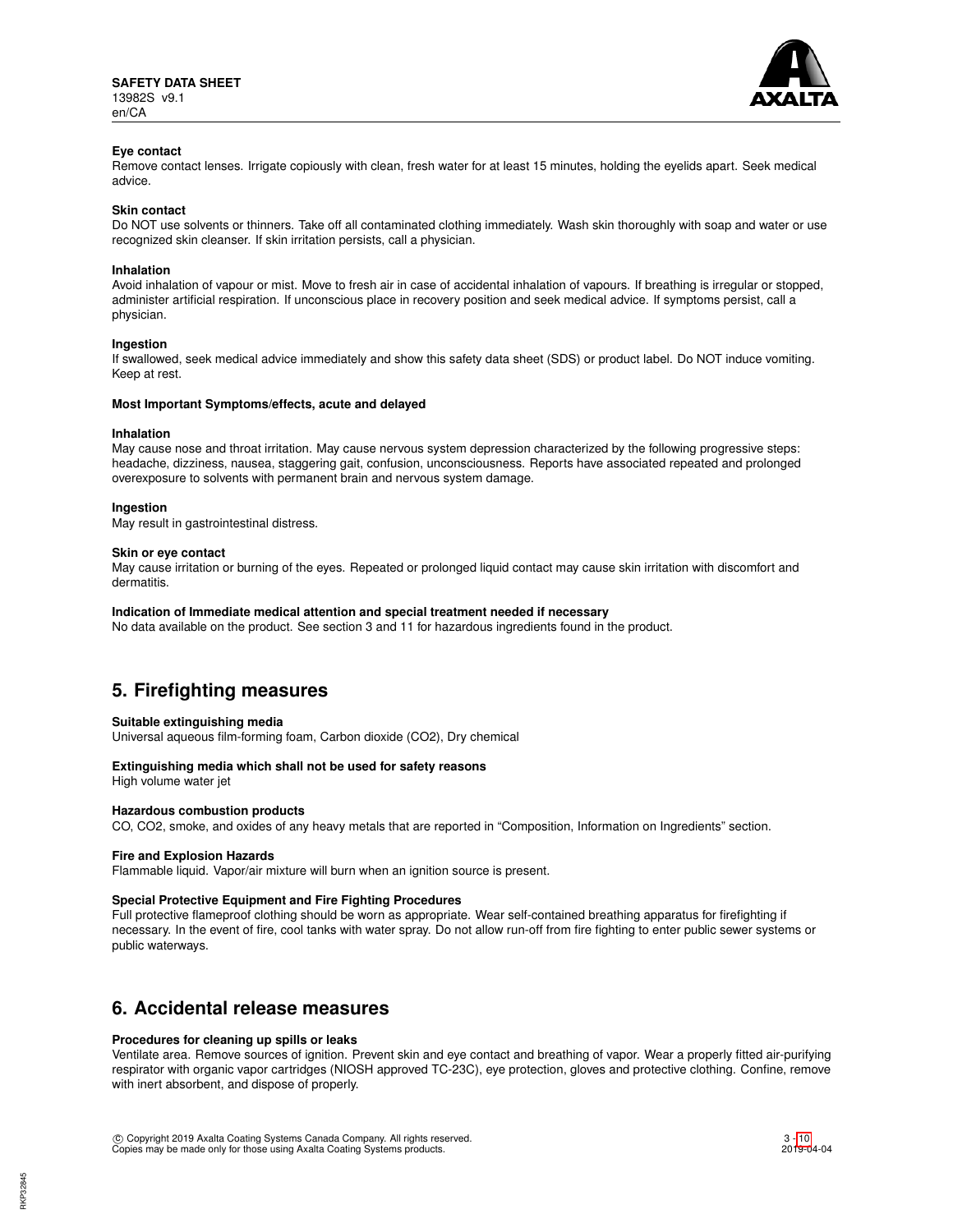

## **Environmental precautions**

Do not let product enter drains. Notify the respective authorities in accordance with local law in the case of contamination of rivers, lakes or waste water systems.

# **7. Handling and storage**

## **Precautions for safe handling**

Observe label precautions. Keep away from heat, sparks, flame, static discharge and other sources of ignition. VAPORS MAY CAUSE FLASH FIRE. Close container after each use. Ground containers when pouring. Do not transfer contents to bottles or unlabeled containers. Wash thoroughly after handling and before eating or smoking. Do not store above 49 °C (120 °F). If material is a coating: do not sand, flame cut, braze or weld dry coating without a NIOSH approved air purifying respirator with particulate filters or appropriate ventilation , and gloves. Combustible dust clouds may be created where operations produce fine material (dust). Avoid formation of significant deposits of material as they may become airborne and form combustible dust clouds. Build up of fine material should be cleaned using gentle sweeping or vacuuming in accordance with best practices. Cleaning methods (e.g. compressed air) which can generate potentially combustible dust clouds should not be used. During baking at temperatures above 400°C, small amounts of hydrogen fluoride can be evolved; these amounts increase as temperatures increase. Hydrogen fluoride vapours are very toxic and cause skin and eye irritation. Above 430℃ an explosive reaction may occur if finely divided fluorocarbon comes into contact with metal powder (aluminium or magnesium). Operations such as grinding, buffing or grit blasting may generate such mixtures. Avoid any dust buildup with fluorocarbons and metal mixtures.

## **Advice on protection against fire and explosion**

Solvent vapours are heavier than air and may spread along floors. Vapors may form explosive mixtures with air and will burn when an ignition source is present. Always keep in containers of same material as the original one. Never use pressure to empty container: container is not a pressure vessel. The accumulation of contaminated rags may result in spontaneous combustion. Good housekeeping standards and regular safe removal of waste materials will minimize the risks of spontaneous combustion and other fire hazards.

### **Storage**

### **Requirements for storage areas and containers**

Observe label precautions. Store in a dry, well ventilated place away from sources of heat, ignition and direct sunlight. No smoking. Prevent unauthorized access. Containers which are opened must be carefully resealed and kept upright to prevent leakage.

### **Advice on common storage**

Store separately from oxidizing agents and strongly alkaline and strongly acidic materials.

## **8. Exposure controls/personal protection**

### **Engineering controls and work practices**

Provide adequate ventilation.This should be achieved by a good general extraction and -if practically feasible- by the use of a local exhaust ventilation.If these are not sufficient to maintain concentrations of particulates and solvent vapour below the OEL, suitable respiratory protection must be worn.

## **National occupational exposure limits**

| CAS-No.        | Chemical name          | Source Time  | Type        | Value     | Note |
|----------------|------------------------|--------------|-------------|-----------|------|
| $108 - 10 - 1$ | Methyl isobutyl ketone | ACGIH 15 min | <b>STEL</b> | 75 ppm    |      |
|                |                        | ACGIH 8 hr   | <b>TWA</b>  | 20 ppm    |      |
|                |                        | OSHA 8 hr    | <b>TWA</b>  | $100$ ppm |      |
| 108-88-3       | Toluene                | <b>OSHA</b>  | CEIL        | 300 ppm   |      |
|                |                        | OSHA 10 min  | <b>TWA</b>  | 500 ppm   |      |
|                |                        | OSHA 8 hr    | <b>TWA</b>  | 200 ppm   |      |
| 1330-20-7      | Xylene                 | ACGIH 15 min | <b>STEL</b> | $150$ ppm |      |
|                |                        | ACGIH 8 hr   | <b>TWA</b>  | $100$ ppm |      |
|                |                        | OSHA 8 hr    | <b>TWA</b>  | $100$ ppm |      |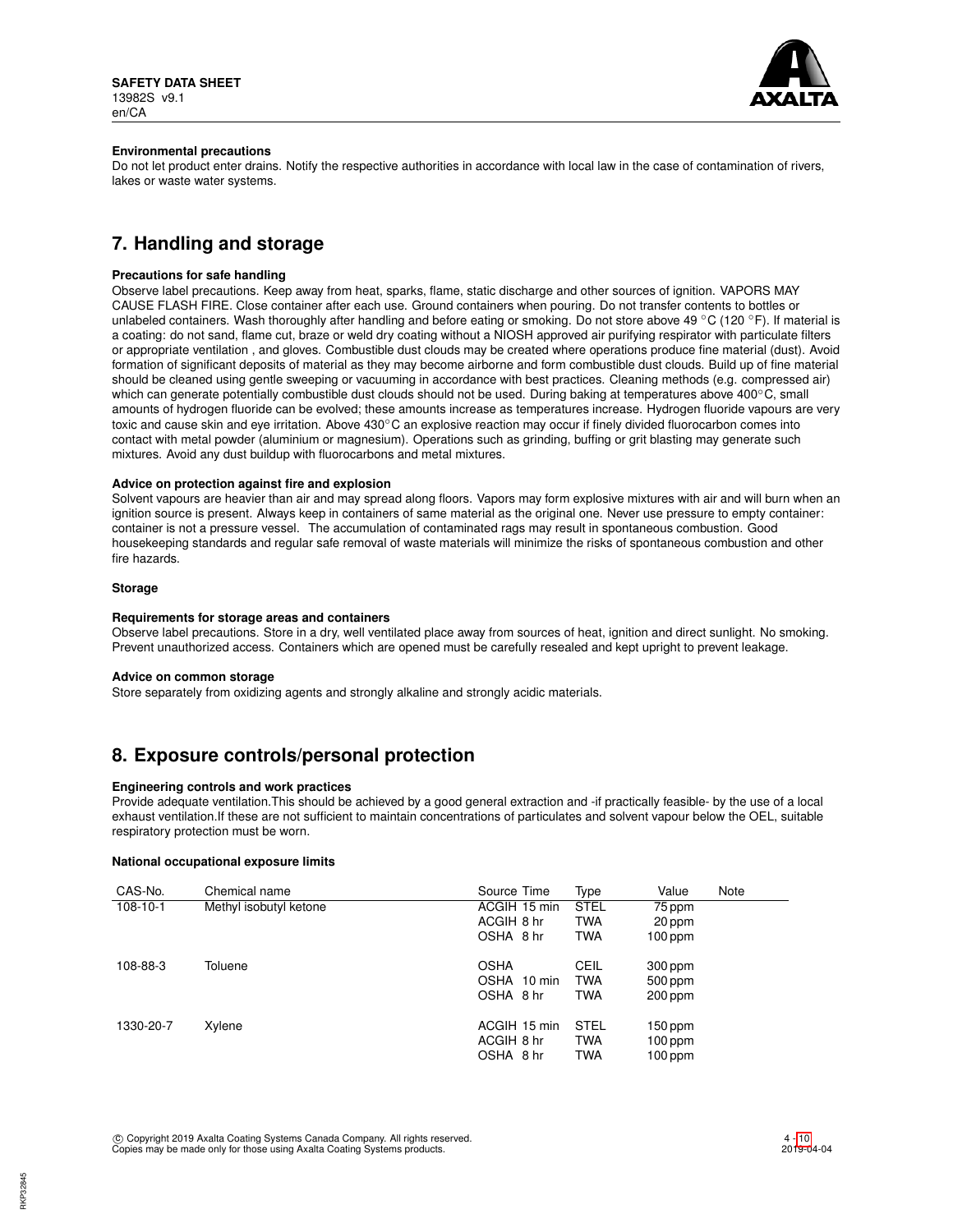**SAFETY DATA SHEET** 13982S v9.1





| CAS-No.        | Chemical name       | Source Time | Type       | Value     | Note |
|----------------|---------------------|-------------|------------|-----------|------|
| $100 - 41 - 4$ | Ethylbenzene        | ACGIH 8 hr  | <b>TWA</b> | 20 ppm    |      |
|                |                     | OSHA 8 hr   | <b>TWA</b> | $100$ ppm |      |
| 110-43-0       | Methyl amyl ketone  | ACGIH 8 hr  | <b>TWA</b> | 50 ppm    |      |
|                |                     | OSHA 8 hr   | <b>TWA</b> | $100$ ppm |      |
| 78-93-3        | Methyl ethyl ketone | ACGIH 8 hr  | <b>TWA</b> | 200 ppm   |      |
|                |                     | OSHA 8 hr   | <b>TWA</b> | 200 ppm   |      |

## **Glossary**

CEIL Ceiling exposure limit STEL Short term exposure limit TWA Time weighted average

TWAE Time-Weighted Average

## **Protective equipment**

Personal protective equipment should be worn to prevent contact with eyes, skin or clothing.

## **Respiratory protection**

Do not breathe vapors or mists. Wear a properly fitted air-purifying respirator with organic vapor cartridges (NIOSH approved TC-23C) and particulate filter (NIOSH TC-84A) during application and until all vapors and spray mists are exhausted. In confined spaces, or in situations where continuous spray operations are typical, or if proper air-purifying respirator fit is not possible, wear a positive pressure, supplied-air respirator (NIOSH TC-19C). In all cases, follow respirator manufacturer's directions for respirator use. Do not permit anyone without protection in the painting area.

## **Eye protection**

Desirable in all industrial situations. Goggles are preferred to prevent eye irritation. If safety glasses are substituted, include splash guard or side shields.

## **Skin and body protection**

Neoprene gloves and coveralls are recommended.

### **Hygiene measures**

Wash skin thoroughly with soap and water or use recognized skin cleanser. Do NOT use solvents or thinners.

### **Environmental exposure controls**

Do not let product enter drains.

## **9. Physical and chemical properties**

## **Appearance**

**Form:** liquid **Colour:** clear

| $10^{\circ}$ C    |
|-------------------|
| 1 %               |
| 12%               |
| Slower than Ether |
| 19.6 hPa          |
| appreciable       |
| 4.6               |
| $83^{\circ}$ C    |
| $-95 - -48 °C$    |
| 7.32              |
| 0.88              |
| 95.32%            |
|                   |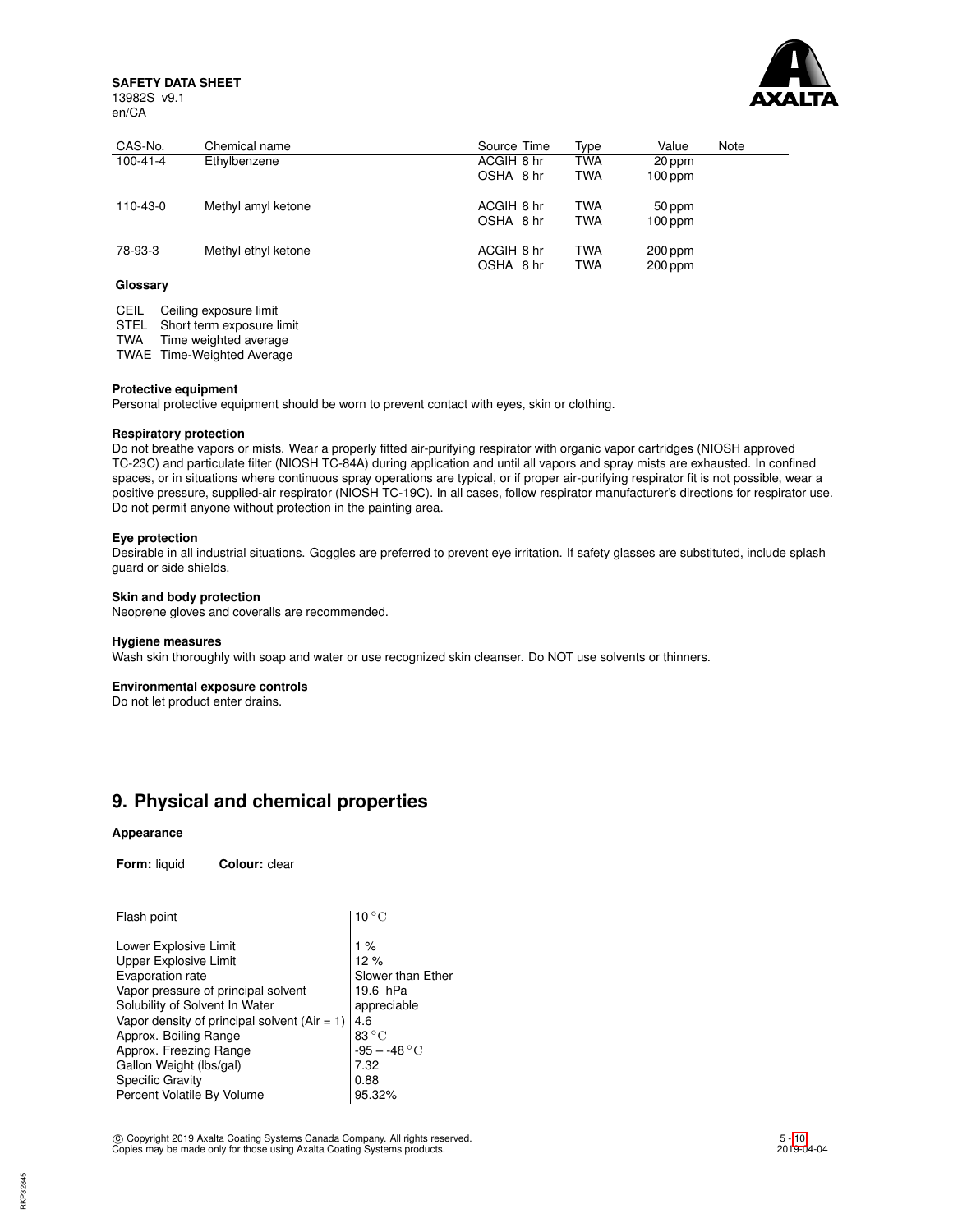

Percent Volatile By Weight | 93.99% Percent Solids By Volume  $\left| \begin{array}{cc} 4.68\% \\ 6.01\% \end{array} \right.$ Percent Solids By Weight 6.01%<br>
pH (waterborne systems only) No data available. pH (waterborne systems only) Partition coefficient: n-octanol/water | No data available Ignition temperature 272 °C DIN 51794 Decomposition temperature Not applicable.<br>Viscosity (23 °C) Not applicable. Viscosity (23 °C) Not applicable. ISO 2431-1993

# **10. Stability and reactivity**

## **Stability**

Stable

## **Conditions to avoid**

Stable under recommended storage and handling conditions (see section 7).

## **Materials to avoid**

None reasonably foreseeable.

## **Hazardous decomposition products**

In the event of fire Carbon monoxide, fluorinated hydrocarbons, hydrogen fluoride, nitrogen oxides may be formed.

### **Hazardous Polymerization**

Will not occur.

### **Sensitivity to Static Discharge**

Solvent vapors in air may explode if static grounding and bonding is not used during transfer of this product.

## **Sensitivity to Mechanical Impact**

None known.

## **11. Toxicological information**

### **Information on likely routes of exposure**

### **Inhalation**

May cause nose and throat irritation. May cause nervous system depression characterized by the following progressive steps: headache, dizziness, nausea, staggering gait, confusion, unconsciousness. Reports have associated repeated and prolonged overexposure to solvents with permanent brain and nervous system damage. The thermal decomposition vapours of fluorinated polymers may cause polymer fume fever with flu-like symptoms in humans, especially when smoking contaminated tobacco.

## **Ingestion**

May result in gastrointestinal distress.

### **Skin or eye contact**

May cause irritation or burning of the eyes. Repeated or prolonged liquid contact may cause skin irritation with discomfort and dermatitis.

**Delayed and immediate effects and also chronic effects from short and long term exposure:**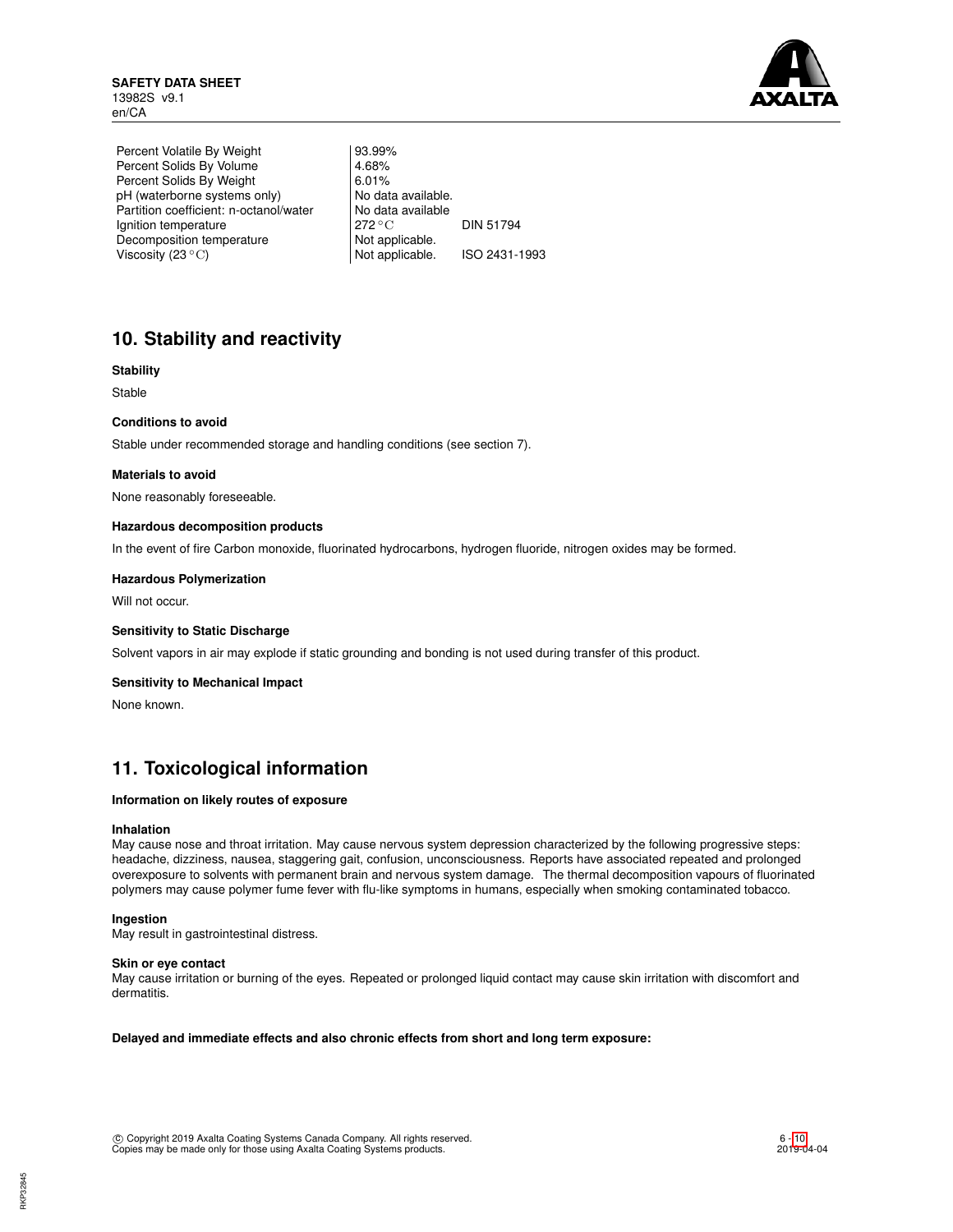**SAFETY DATA SHEET** 13982S v9.1 en/CA



**Acute oral toxicity** not hazardous

# **Acute dermal toxicity**

Not classified according to GHS criteria

## **Acute inhalation toxicity**

Not classified according to GHS criteria

% of unknown composition: 0 %

## **Skin corrosion/irritation**

| Methyl isobutyl ketone                               | Category 3 |
|------------------------------------------------------|------------|
| Propylene glycol monomethyl ether acetate Category 3 |            |
| Toluene                                              | Category 2 |
| Xylene                                               | Category 2 |
| Ethylbenzene                                         | Category 2 |
| Methyl ethyl ketone                                  | Category 3 |

#### **Serious eye damage/eye irritation**

| Methyl isobutyl ketone                                | Category 2A |
|-------------------------------------------------------|-------------|
| Isopropyl alcohol                                     | Category 2A |
| Propylene glycol monomethyl ether acetate Category 2B |             |
| Xvlene                                                | Category 2A |
| Methyl ethyl ketone                                   | Category 2A |

## **Respiratory sensitisation**

Not classified according to GHS criteria

### **Skin sensitisation**

Not classified according to GHS criteria

## **Germ cell mutagenicity**

Not classified according to GHS criteria

**Carcinogenicity**

Ethylbenzene Category 2

**Toxicity for reproduction**

Toluene Category 2

**Target Organ Systemic Toxicant - Single exposure**

• **Inhalation**

**Narcotic effects** Methyl amyl ketone

## **Target Organ Systemic Toxicant - Repeated exposure** No data available.

## **Aspiration toxicity**

Not classified according to GHS criteria

**Numerical measures of toxicity (acute toxicity estimation (ATE),etc. )** No information available.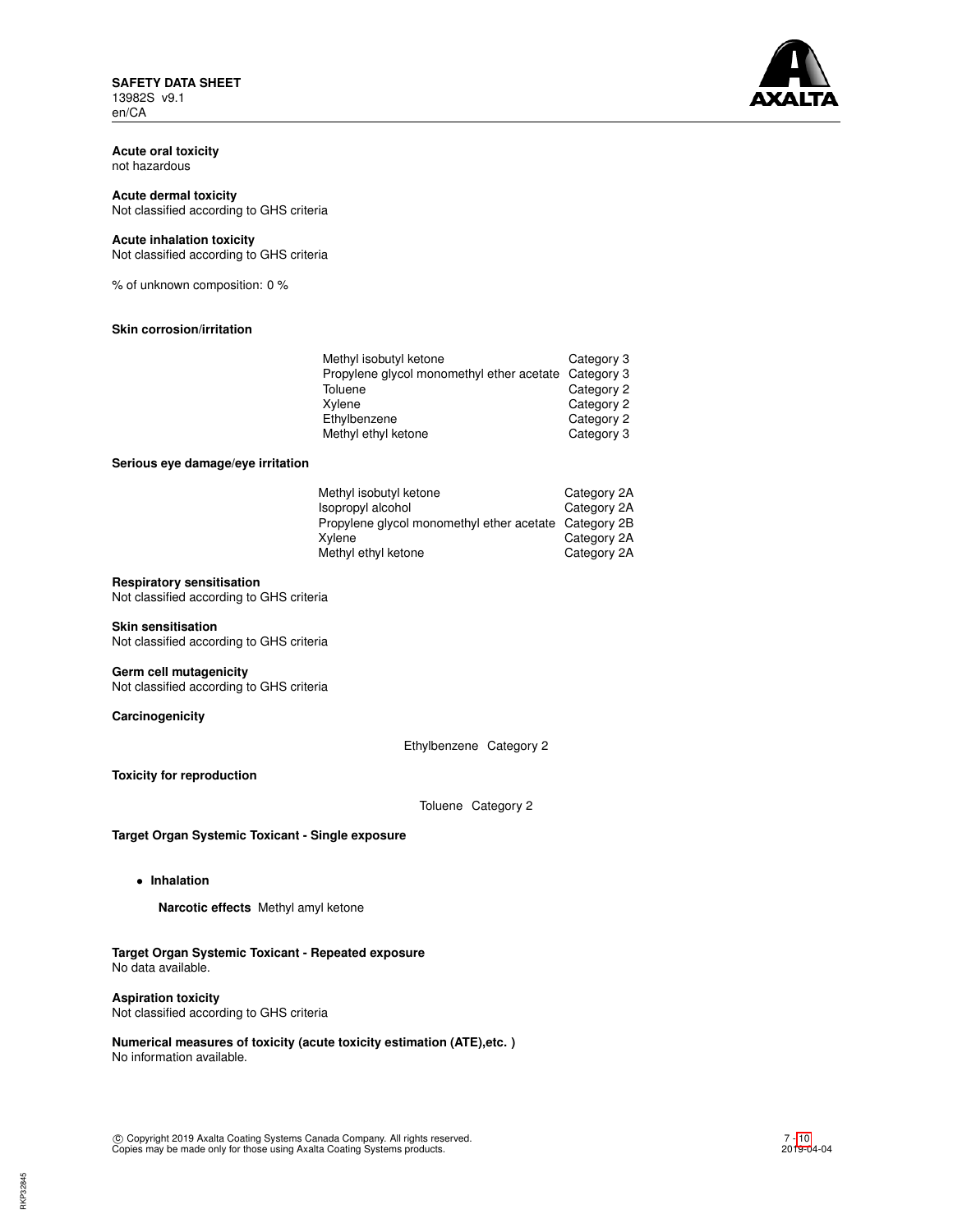

## **Symptoms related to the physical, chemical and toxicological characteristics**

Exposure to component solvents vapours concentration in excess of the stated occupational exposure limit may result in adverse health effect such as mucous membrane and respiratory system irritation and adverse effect on kidney, liver and central nervous system. Symptoms and signs include headache, dizziness, fatigue, muscular weakness, drowsiness and in extreme cases, loss of consciousness. Through skin resorbtion, solvents can cause some of the effects described here. Repeated or prolonged contact with the preparation may cause removal of natural fat from the skin resulting in non-allergic contact dermatitis and absorption through the skin. The liquid splashed in the eyes may cause irritation and reversible damage.

# **12. Ecological information**

There are no data available on the product itself. The product should not be allowed to enter drains or watercourses.

## **13. Disposal considerations**

## **Provincial Waste Classification**

Check appropriate provincial and local waste disposal regulations for proper classifications.

### **Waste Disposal Method**

Do not allow material to contaminate ground water systems. Incinerate or otherwise dispose of waste material in accordance with Federal, State, Provincial, and local requirements. Do not incinerate in closed containers.

## **14. Transport information**

**International transport regulations**

| IMDG (Sea transport)<br>UN number:<br>Proper shipping name:                                      | 1263<br>PAINT RELATED MATERIAL |
|--------------------------------------------------------------------------------------------------|--------------------------------|
| Hazard Class:<br>Subsidiary Hazard Class: Not applicable.<br>Packing group:<br>Marine Pollutant: | З<br>н<br>no                   |
| ICAO/IATA (Air transport)<br>UN number:<br>Proper shipping name:                                 | 1263<br>PAINT RELATED MATERIAL |
| Hazard Class:<br>Subsidiary Hazard Class: Not applicable.<br>Packing group:                      | З<br>н                         |
| TDG<br>UN number:<br>Proper shipping name:                                                       | 1263<br>PAINT RELATED MATERIAL |
| Hazard Class:<br>Subsidiary Hazard Class: Not applicable.<br>Packing group:                      | 3<br>Ш                         |

## **Matters needing attention for transportation**

Confirm that there is no breakage, corrosion, or leakage from the container before shipping. Be sure to prevent damage to cargo by loading so as to avoid falling, dropping, or collapse. Ship in appropriate containers with denotation of the content in accordance with the relevant statutes and rules.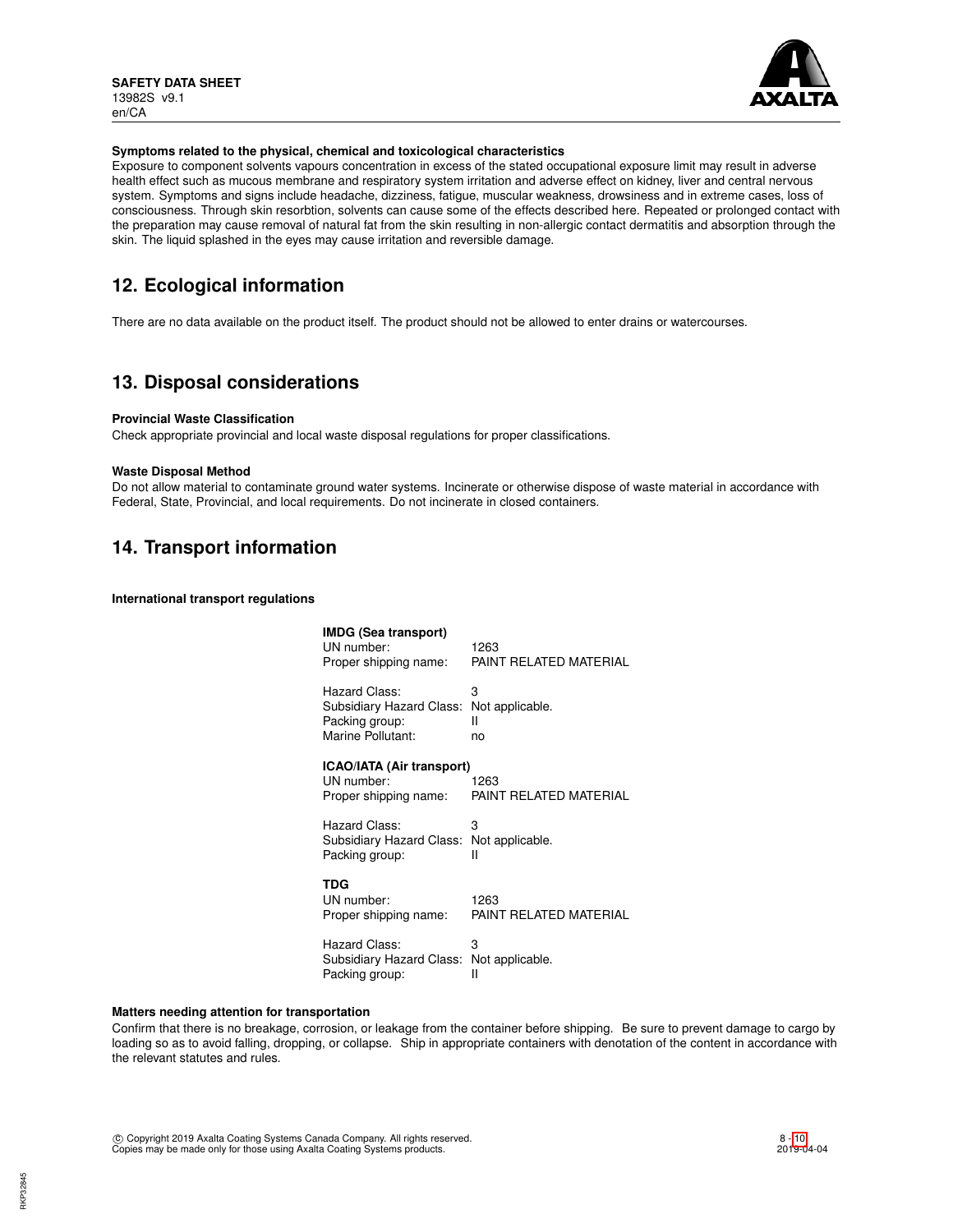

# **15. Regulatory information**

### **TSCA Status**

In compliance with TSCA Inventory requirements for commercial purposes.

## **DSL Status**

All components of the mixture are listed on the DSL.

## **Photochemical Reactivity**

Photochemically reactive

## **Regulatory information**

|                  |                                 | <b>EPCRA</b> |            |                | CERCLA         | CAA |           |            |
|------------------|---------------------------------|--------------|------------|----------------|----------------|-----|-----------|------------|
| CAS#             | Ingredient                      | 302          | <b>TPQ</b> | RQ             | 311/312        | 313 | RQ(lbs)   | <b>HAP</b> |
|                  | 108-10-1 Methyl isobutyl ketone | N            | ΝR         | <b>NR</b>      | A,C,F          | Y   | 5,000     | Y          |
|                  | 67-63-0 Isopropyl alcohol       | N            | <b>NR</b>  |                | NR A.C.F.N.P.R | N   | <b>NR</b> | N          |
|                  | 108-65-6 Propylene<br>glycol    | N            | NR.        | N <sub>R</sub> | F              | N   | <b>NR</b> | N          |
|                  | monomethyl<br>ether<br>ac-      |              |            |                |                |     |           |            |
|                  | etate                           |              |            |                |                |     |           |            |
| 108-88-3 Toluene |                                 | N            | <b>NR</b>  | <b>NR</b>      | A,C,F          | Υ   | 1,000     | Y          |
| 1330-20-7 Xylene |                                 | N            | <b>NR</b>  | <b>NR</b>      | A,C,F          | Υ   | 100       | Υ          |
|                  | 100-41-4 Ethylbenzene           | N            | <b>NR</b>  | <b>NR</b>      | A,C,F          | Υ   | 1.000     | Υ          |
|                  | 110-43-0 Methyl amyl ketone     | N            | <b>NR</b>  | <b>NR</b>      | A,C,F          | N   | <b>NR</b> | N          |
|                  | 78-93-3 Methyl ethyl ketone     | N            | ΝR         | <b>NR</b>      | A,C,F          | N   | 5,000     | N          |
|                  |                                 |              |            |                |                |     |           |            |

## **Key:**

| <b>EPCRA</b>                                            | Emergency Planning and Community Right-to-know Act (aka Title III, SARA)                                                                                                                                                                       |  |  |  |
|---------------------------------------------------------|------------------------------------------------------------------------------------------------------------------------------------------------------------------------------------------------------------------------------------------------|--|--|--|
| 302                                                     | Extremely hazardous substances                                                                                                                                                                                                                 |  |  |  |
| $311/312$ Categories $F =$ Fire Hazard                  | A = Acute Hazard<br>$R =$ Reactivity Hazard $C =$ Chronic Hazard<br>$P =$ Pressure Related Hazard                                                                                                                                              |  |  |  |
| 313 Information                                         | Section 313 Supplier Notification - The chemicals listed above with<br>a 'Y' in the 313 column are subject to reporting requirements of<br>Section 313 of the Emergency Planning and Community<br>Right-to-Know act of 1986 and of 40 CFR 372. |  |  |  |
| CERCLA<br><b>HAP</b><br><b>TPQ</b><br>RQ.<br>NA.<br>NR. | Comprehensive Emergency Response, Compensation and Liability Act of 1980.<br>Listed as a Clean Air Act Hazardous Air Pollutant.<br>Threshold Planning Quantity.<br><b>Reportable Quantity</b><br>not available<br>not regulated                |  |  |  |

## **16. Other information**

HMIS rating H: 2 F: 3 R: 1

Glossary of Terms:

ACGIH | American Conference of Governmental Industrial Hygienists.<br>IARC | International Agency for Research on Cancer.

IARC International Agency for Research on Cancer.<br>NTP National Toxicology Program.

National Toxicology Program.

OEL | Occupational Exposure Limit

OSHA | Occupational Safety and Health Administration.